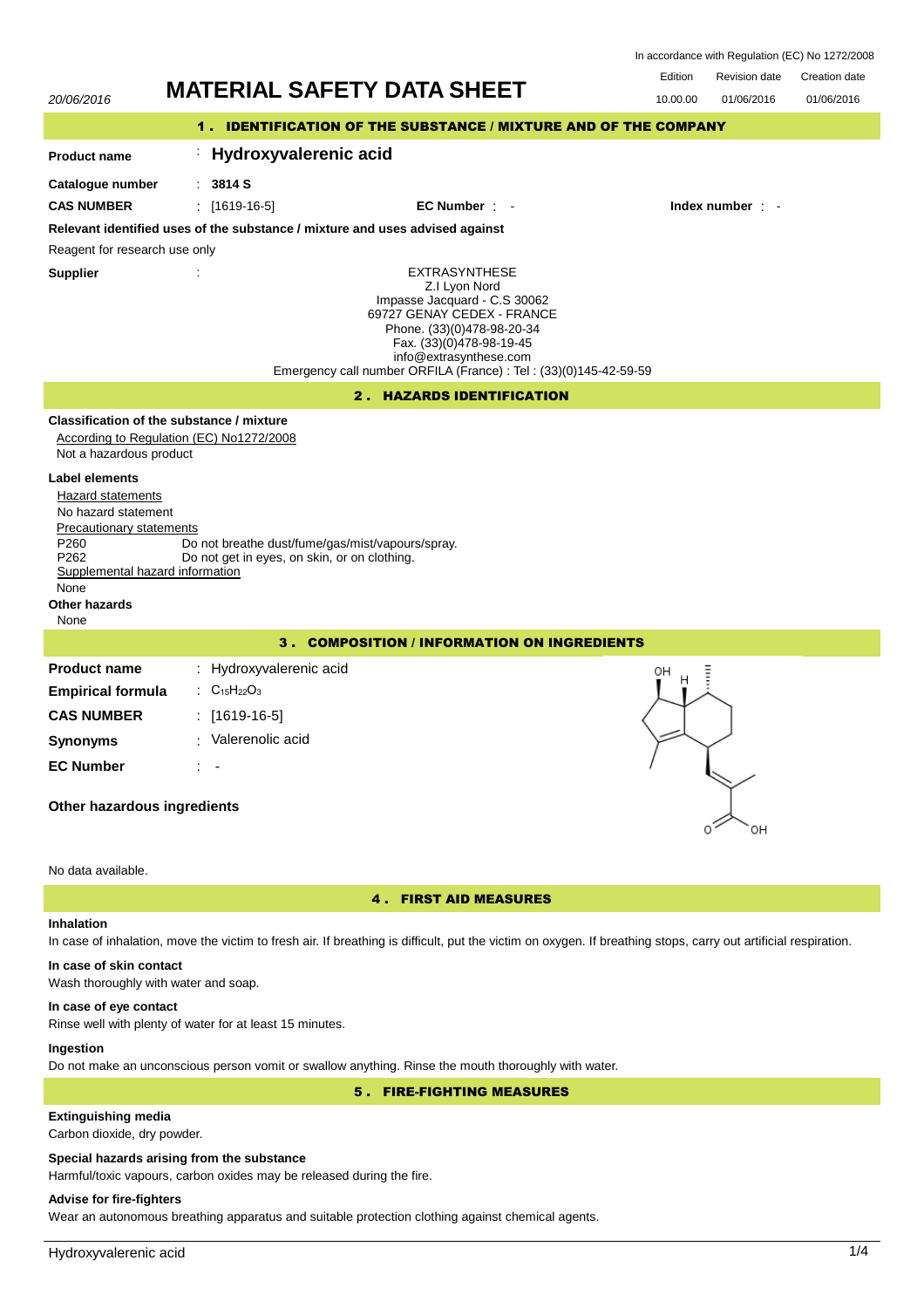# 6 . ACCIDENTAL RELEASE MEASURES

#### **Personal precautions**

Use personal protective equipment. Evacuate the personnel from the contaminated zone. Ensure adequate ventilation.

#### **Environnemental precautions**

Keeping away from drains, surface and ground waters.

#### **Methods and materials for containment and cleaning up**

Clean up without creating dust and place in adapted and sealed containers for elimination. Wash the contaminated aera with water and soap. Confine washing water and dispose of it complying with the local regulations. After cleaning, quickly eliminate traces of water with a product absorbing liquids (for example : sand, sawdust, universal binder, Kieselguhr).

## 7 . HANDLING AND STORAGE

## **Precautions for safe handling**

Avoid formation of dust. Avoid contact with skin and eyes. During handling, wear suitable personal protective equipment (see section 8). Follow the normal measures for preventive fire protection.

**Specific handling** No data available.

**Specific end use(s)**

# No data available

#### **Conditions for safe storage, including any incompatibilities**

Store in a cool well-ventilated place. Keep container tightly closed in a dry place away from light.

Store at <+8°C

#### 8 . EXPOSURE CONTROL/PERSONAL PROTECTION

## **Respiratory protection**

Wear imperatively an appropriated mask/respirator, tested and approved by standards such as NIOSH (US) or CEN (EU).

#### **Hand protection**

Handle with protective gloves. The selected gloves have to satisfy the specifications of EU Directive 89/686/EEC and the standard EN 374 derived from it.

## **Eye protection**

Wear safety glasses.

## **Skin protection**

Wear suitable protective clothing according to the quantity and the level of activity of the substance at the workplace.

| <b>9. PHYSICAL AND CHEMICAL PROPERTIES</b>            |                      |  |  |
|-------------------------------------------------------|----------------------|--|--|
| Information on basic physical and chemical properties |                      |  |  |
| Physical state                                        | : Powder             |  |  |
| Color                                                 | : White              |  |  |
| Solubility in                                         | : No data available. |  |  |
| Melting point                                         | : No data available. |  |  |
| Initial boiling point                                 | : No data available. |  |  |
| Flash point                                           | : No data available. |  |  |
| рH                                                    | : No data available. |  |  |
| Partition coefficient: n-octanol/water                | : No data available. |  |  |
| Auto-ignition temperature                             | : No data available. |  |  |
| Decomposition temperature                             | : No data available. |  |  |
| Viscosity                                             | : No data available. |  |  |
| Arthur and the figures of the con-                    |                      |  |  |

# **Other information**

No data available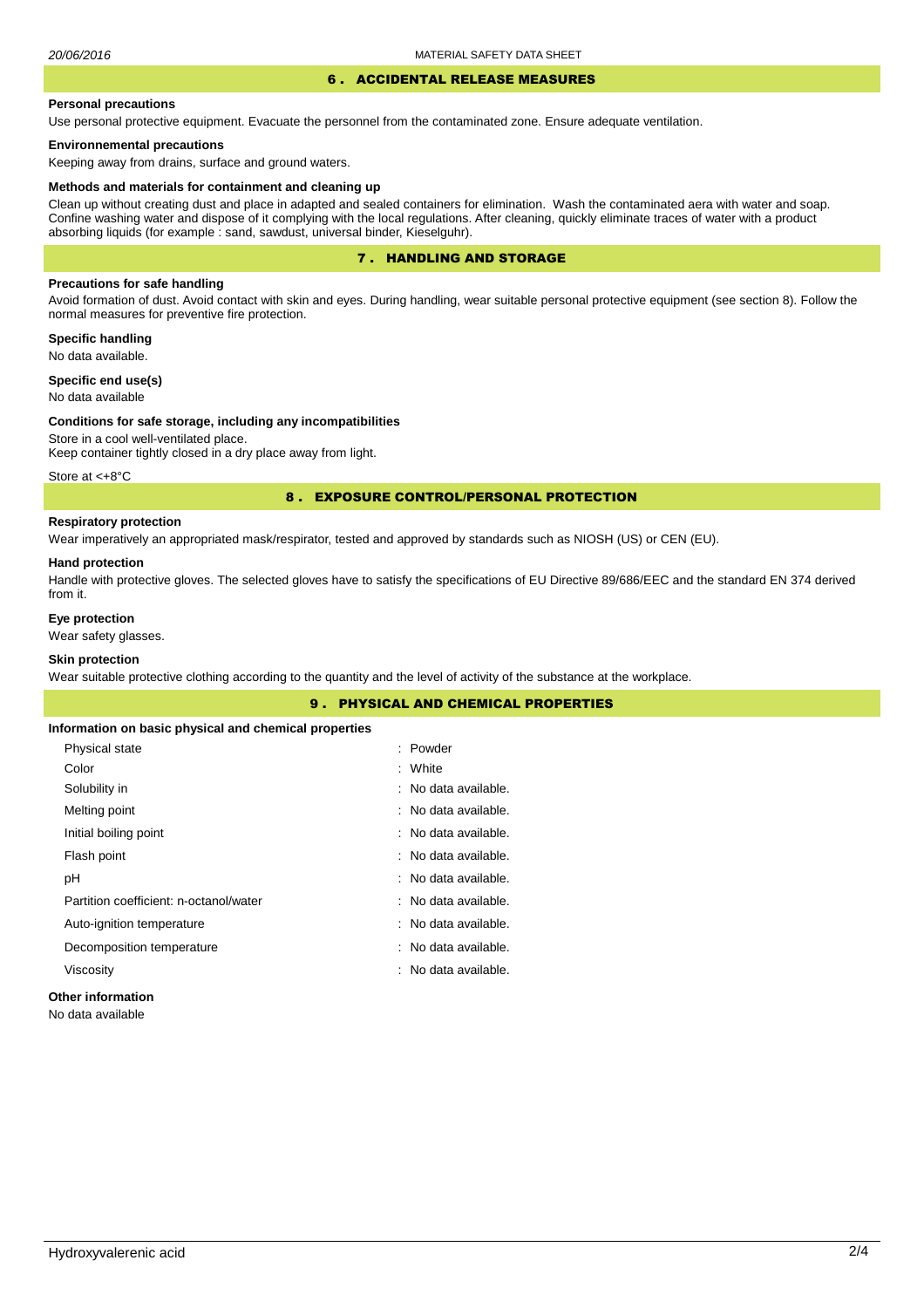#### 10 . STABILITY AND REACTIVITY

#### **Reactivity**

No data available.

#### **Chemical stability**

Stable under recommanded storage conditions.

#### **Possibility of hazardous reactions**

No hazardous reactions during storage and handling complying with the instructions.

**Conditions to avoid**

No data available.

**Incompatible materials**

No data available.

#### **Hazardous decomposition products**

No hazardous decomposition products if the instructions for handling and storage are respected. During high overheating of the substance or during a fire, hazardous decomposition products may be produced.

# 11 . TOXICOLOGICAL INFORMATION

#### **Acute oral toxicity**

No data available.

# **Acute dermal toxicity**

No data available.

#### **Acute inhalation toxicity**

No data available.

## **Skin Corrosion**

No data available.

#### **Skin Irritation**

No data available.

#### **Serious Eye Damage**

No data available.

# **Eye Irritation**

No data available.

### **Respiratory Sensitisation**

No data available.

#### **Skin Sensitisation**

No data available.

#### **Germ Cell Mutagenicity**

No data available.

#### **Carcinogenictiy**

No data available.

# **Reproductive Toxicity**

No data available.

# **Specific Target Organ Toxicity - Single Exposure**

No data available.

## **Specific Target Organ Toxicity - Repeated Exposure**

No data available.

#### **Aspiration Hazard**

No data available.